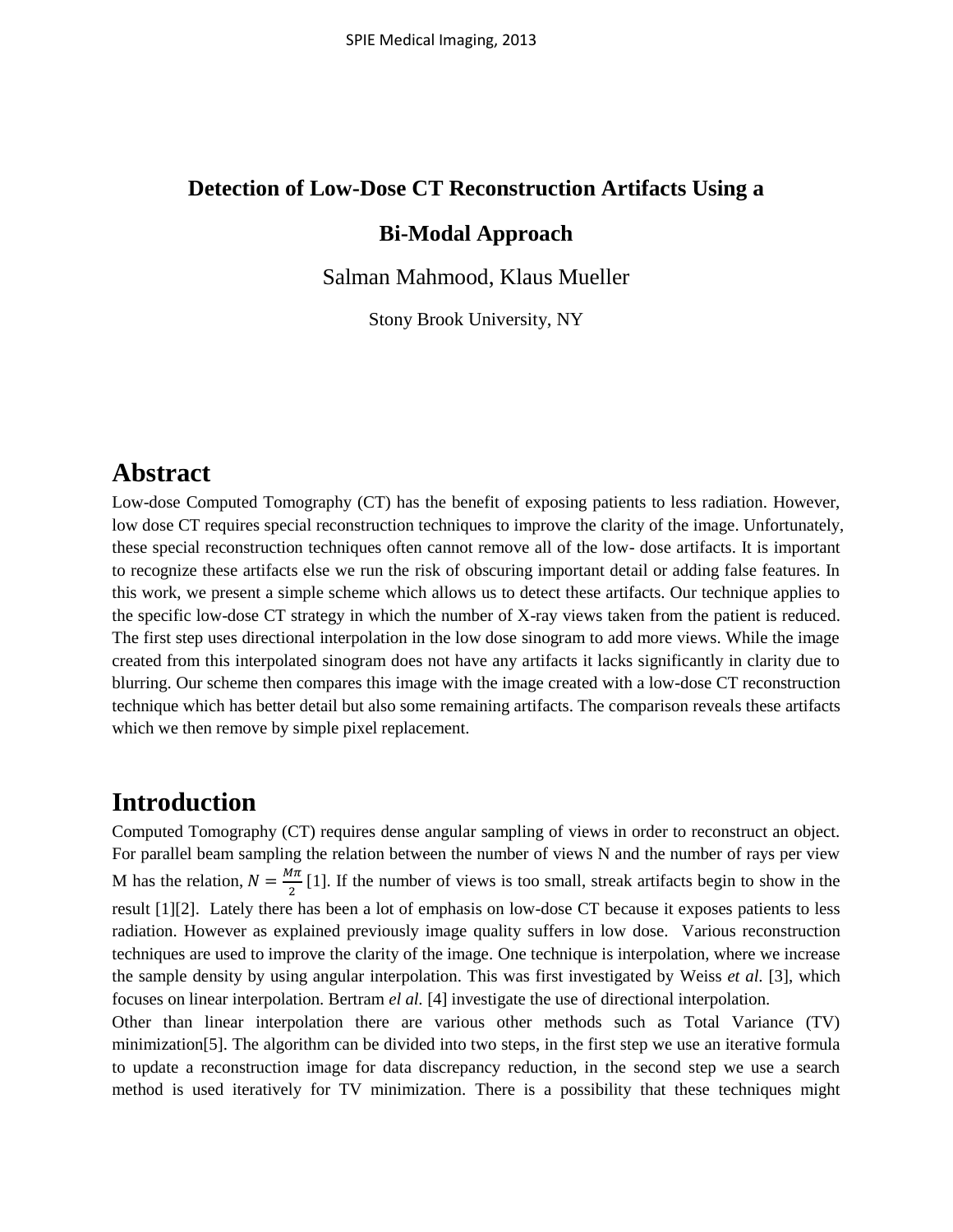introduce artifacts to the image. It is thus important to identify these artifacts otherwise we run the risk of obscuring important detail.



Figure1. In these images (a) is the original CT image, (b) the reconstructed image, (c) the directional interpolation of the original image, (d) the directional interpolation of the reconstructed image, (e) the difference between (c) and (d) and (f) is the final output.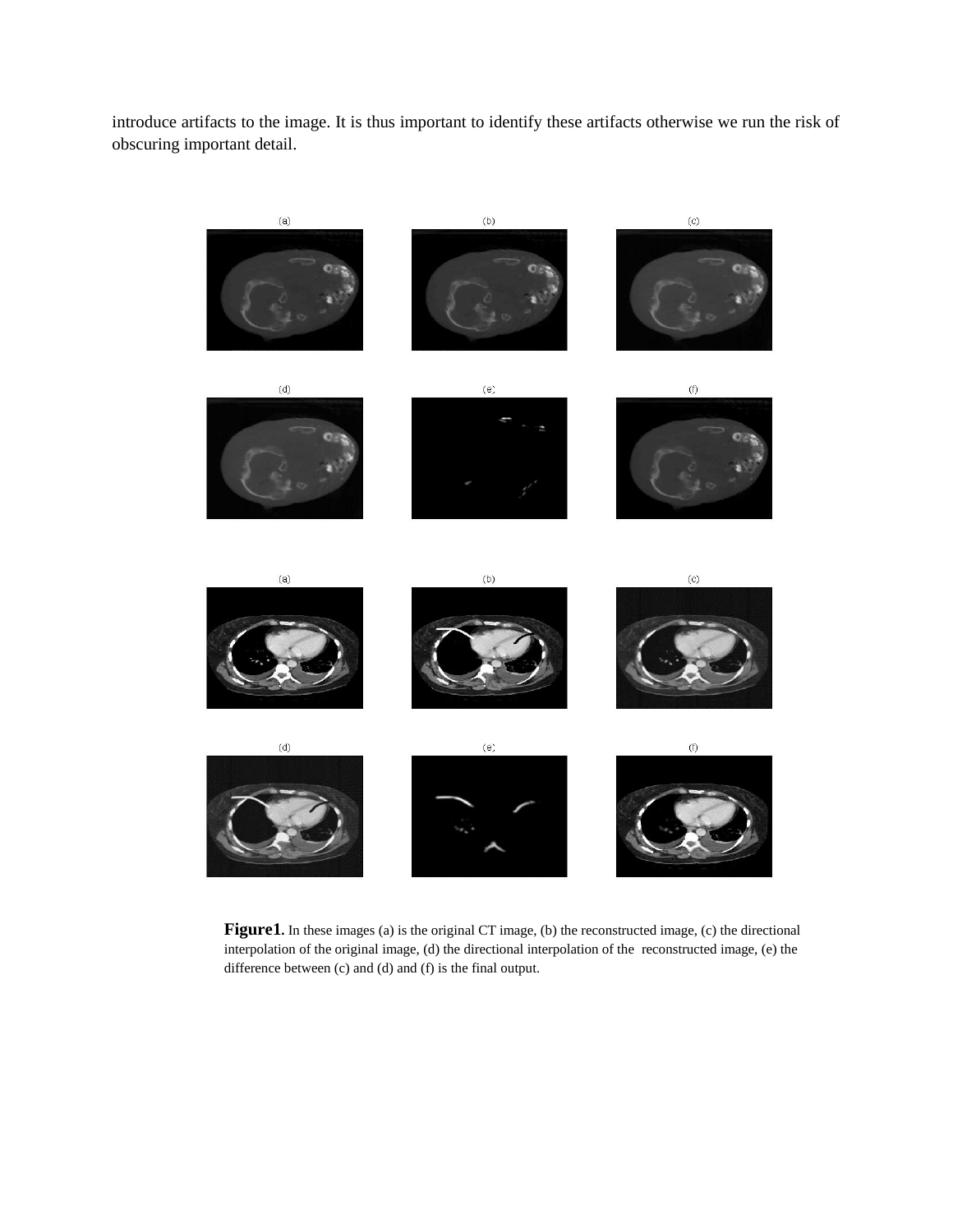

**Figure2.** In these images (a) is the original CT image, (b) the reconstructed image, (c) the directional interpolation of the original image, (d) the directional interpolation of the reconstructed image, (e) the difference between (c) and (d) and (f) is the final output.

# **Detection of Artifacts**

The method we propose is based on the observation that regularization works in the object domain and takes advantage of the coherency in the local domain. Directional interpolation of a sinogram on the other hand is a global procedure. Regularization might mistake artifacts for features whereas the interpolation does not see small features.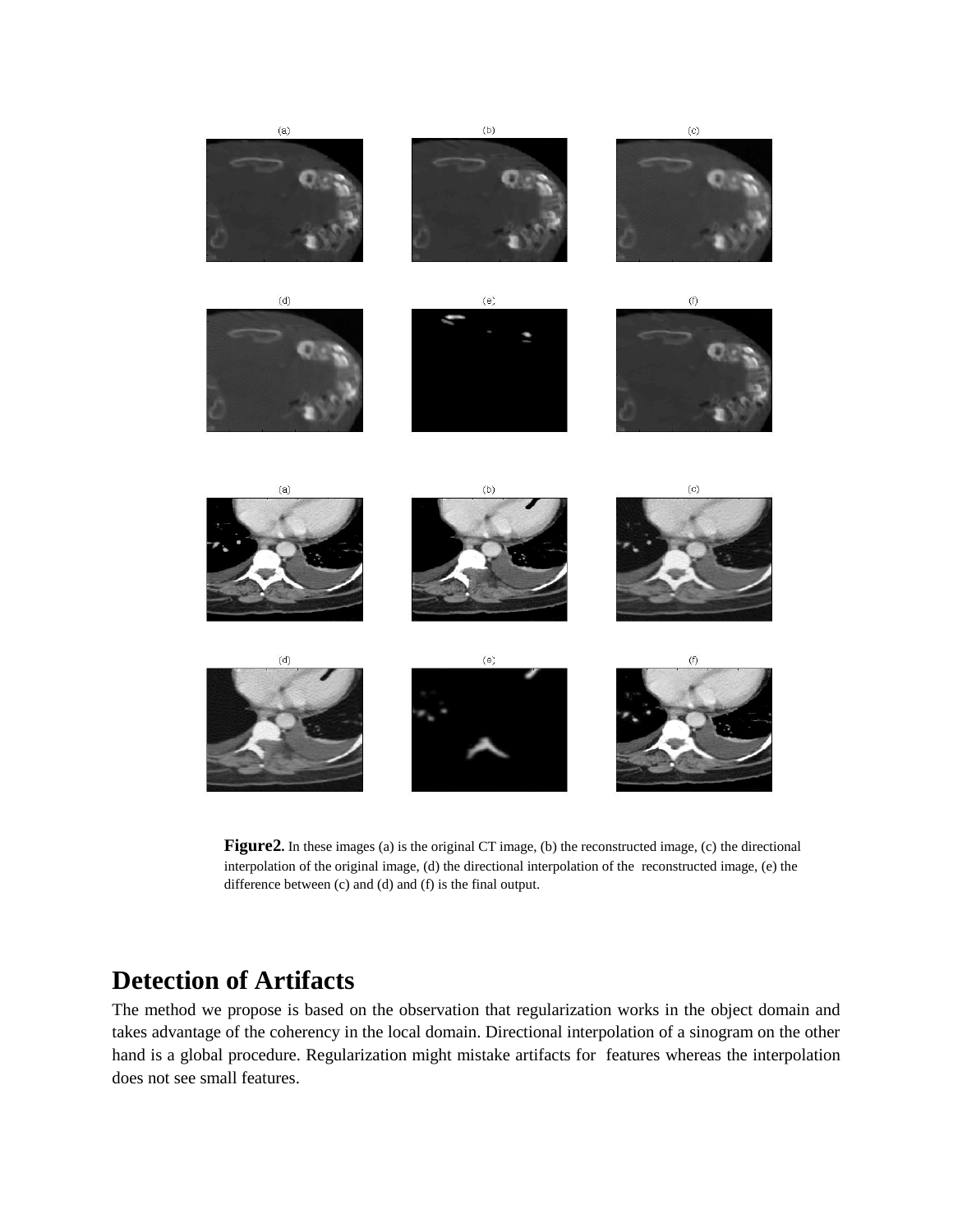We apply the directional sinogram interpolation on the low-dose sinogram. In the directional sinogram interpolation [4] process the value of an intermediate point is determined by first determining the interpolation weights of the support points in its neighborhood. For all points y the interpolation weights w are calculated using the following equation

$$
w(y) = \frac{1}{|\Delta|} \cdot (1 + \frac{\sum_{i=1}^{2} (\lambda_i e_i, e_{\Delta})^2}{c \cdot \sum_{i=1}^{2} \lambda_i^2})
$$

Here  $y\Delta = y - x_0$  is a vector between the interpolation site and the point to be weighed c > 0 is a constant, and  $e_{\Delta} = \frac{\Delta}{\Delta}$  $\frac{d}{|\Delta|}$ . The interpolated gray value  $g(x_0)$  is calculated from the points in the region defined by E as a weighted average

$$
g(x_0) = \frac{\sum_{y \in E} w(y). g(y)}{\sum_{y \in E} w(y)}
$$

The sinogram we get from the interpolation process is then converted to an image. This image doesn't contain any artifacts but it is a little blurry. We will use this image as a reference point to find artifacts in the reconstructed image. In order to make an accurate comparison between this image and the reconstructed image we will apply the same process to the reconstructed image. The reconstructed image is converted into a sinogram. Some projections from the sinogram are removed such that now it has the same projections as the original low-dose sinogram. We apply directional interpolation on the sinogram and then recreate the image from this sinogram.

Finally we subtract the two images from each other. The difference between the two images will show the artifacts in the reconstructed image. The artifacts can be removed by any post processing technique. In the examples we have used pixel replacement to remove the artifacts. For each pixel in the reconstructed image which is detected as an artifact,

This method is explained in Figure 3.

# **Experiments**

The results of this process are shown in Figure 1  $\&$  2. Figure 1 is obtained after reconstruction with Non-Local Means (NLM) [6]. In Figure 3 which we have added some noticeable streaks and some parts of the image have been changed. Image (a) shows the original image, image (b) shows the reconstructed image. Image (c) is obtained after directional interpolation in the original low-dose sinogram. The original sinogram had 90 views, by using directional interpolation we increased this to 180 views. We observe that although the image is blurry there are no artifacts in the image. Image (d) shows the reconstructed image after it has been recreated using directional interpolation. Image (e) shows the difference between the two images. Image (f) shows the result after the reconstructed image is corrected using the results in image (e). Figure 5 & 6 show enlarged versions of the same images.

The biggest questions related to this method are its resistance to the size of the artifact and it's resistance to the contrast with the background. In order to test these we tested this data on the phantoms in Figure 4. In the first row the minimum thickness of the streak is 1 pixel and the size of each subsequent streak is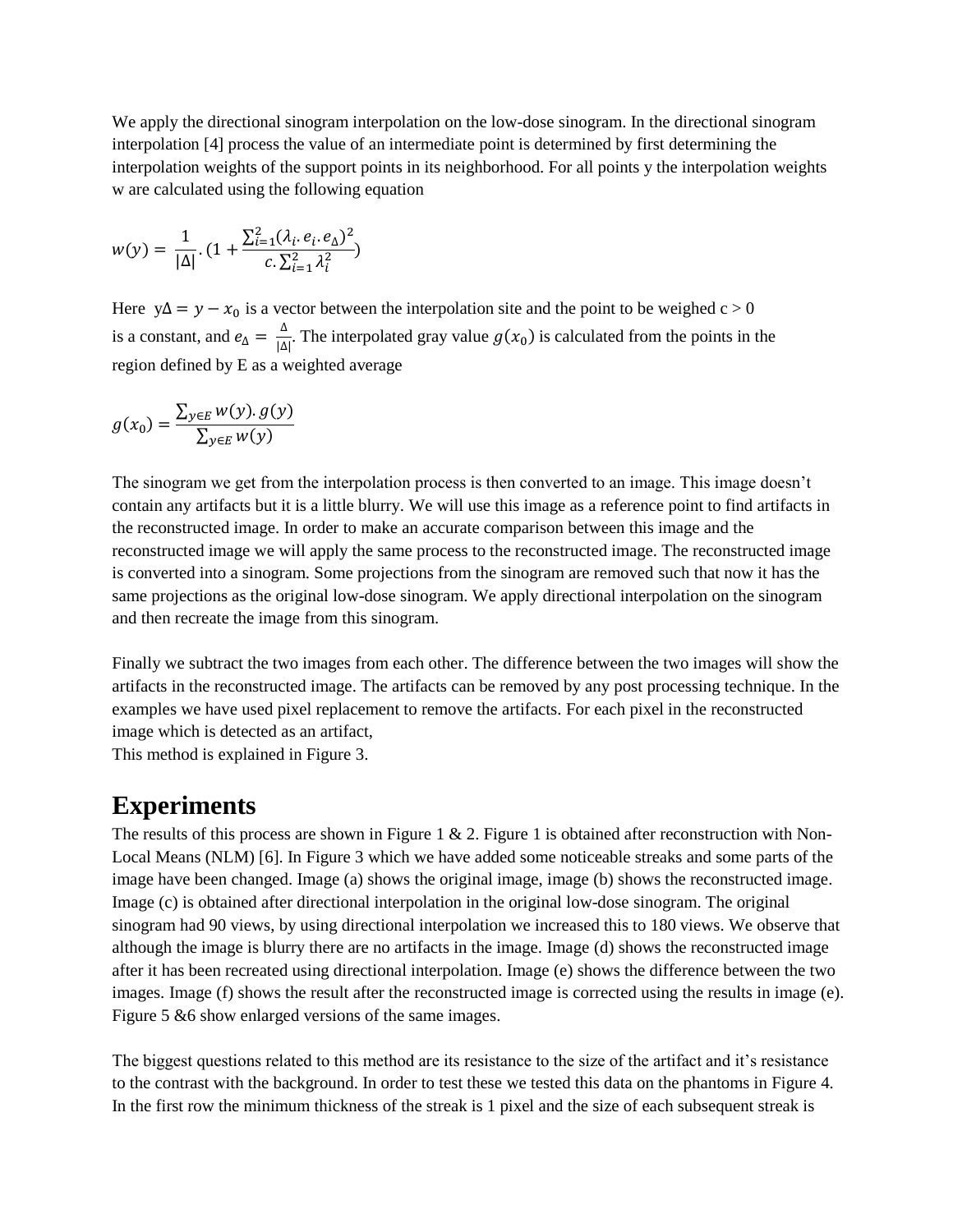

**Figure3.** This image shows the working of the method

increased by a pixel. It is clear from part c in the image 1 that this method is able to recognize artifacts; however the artifact with thickness 1 pixel is not immediately apparent in part (d) of image 1. This is because of blur introduced by directional interpolation method and also because the thickness of the line is only 1 pixel. In the second row the minimum contrast change is 2 and for each subsequent streak the contrast is increased by 2. In part (3) of image 2 we can see that method fails when the contrast between the background and the artifact is 2. However the method is able to recognize artifacts with a greater contrast.